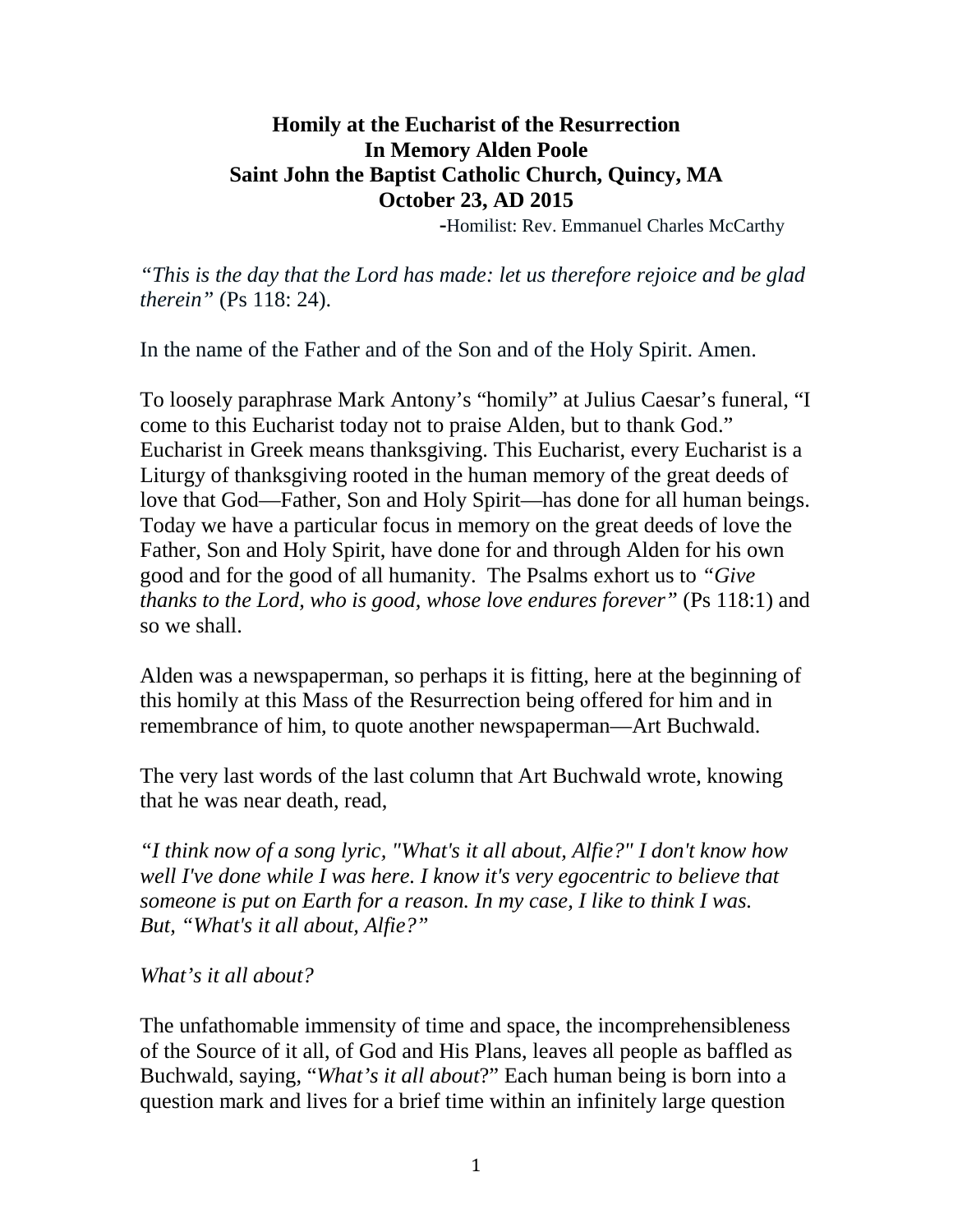mark. Further, each must die into that same inscrutable question mark. Why is this the way it is for each and all who walk on earth? *What's it all about?*

And*, "What's it all about"* not only is a question that is derived from human awareness of the impenetrable mystery of the physical universe, e.g., "*Why is there something rather than nothing,"* but also arises out of such universal questions as the one the Prophet Jeremiah asked God six hundred years before Jesus; *"Why do the wicked prosper and the poor suffer?"*

Alden believed, as I believe, the Church's teaching that we are here on earth "*to know, to love and to serve God in this world and to be happy with Him in the next.*" However, that does not explain what it is all about. It just states what we are supposed to be about.

But how do I know how to know, how to love and how to serve God in this world and be happy with God in the next, when I have not the slightest idea of what kind of God God is or what God expects of me, if anything. I can use every ounce of reasoning power I have to search for the answer. I can become a walking encyclopedia of philosophy, knowing all the contradictory answers reason can offer to the questions "What kind of God is God if God exists and what does God expect of me, if anything," and be as cognitively empty-handed at the end as I was at the beginning of my search. So, every human being sooner or later must terminate his or her rational search for *"What's it all about?"* in the muddy whirlpool of sophisticated or unsophisticated philosophical speculation, and *choose in faith* the ground upon which he or she will stand and live his or her unique earthly life. This primal choice from faith, and not from reason, is a universal requirement of human existence, regardless of whether a person chooses to believe God is love or God does not exist, whether a person chooses to believe reason is all I have to live by or that God loves some people and hates others. Every person must live by a faith he or she chooses—and no faith has any more support in the domain of reason alone than any other.

Alden chose to stand with Jesus and His understanding of what kind of God God is and what God expects of people. Specifically, he chose to build his life on the foundation of Jesus and His revelation that "*God is love (agape),"* God is "*Abba*," God is "*Father of all*." And from this faith commitment logically flowed exactly what Julian of Norwich, seven hundred years ago, said flows: "God loved us before He made us and His love has never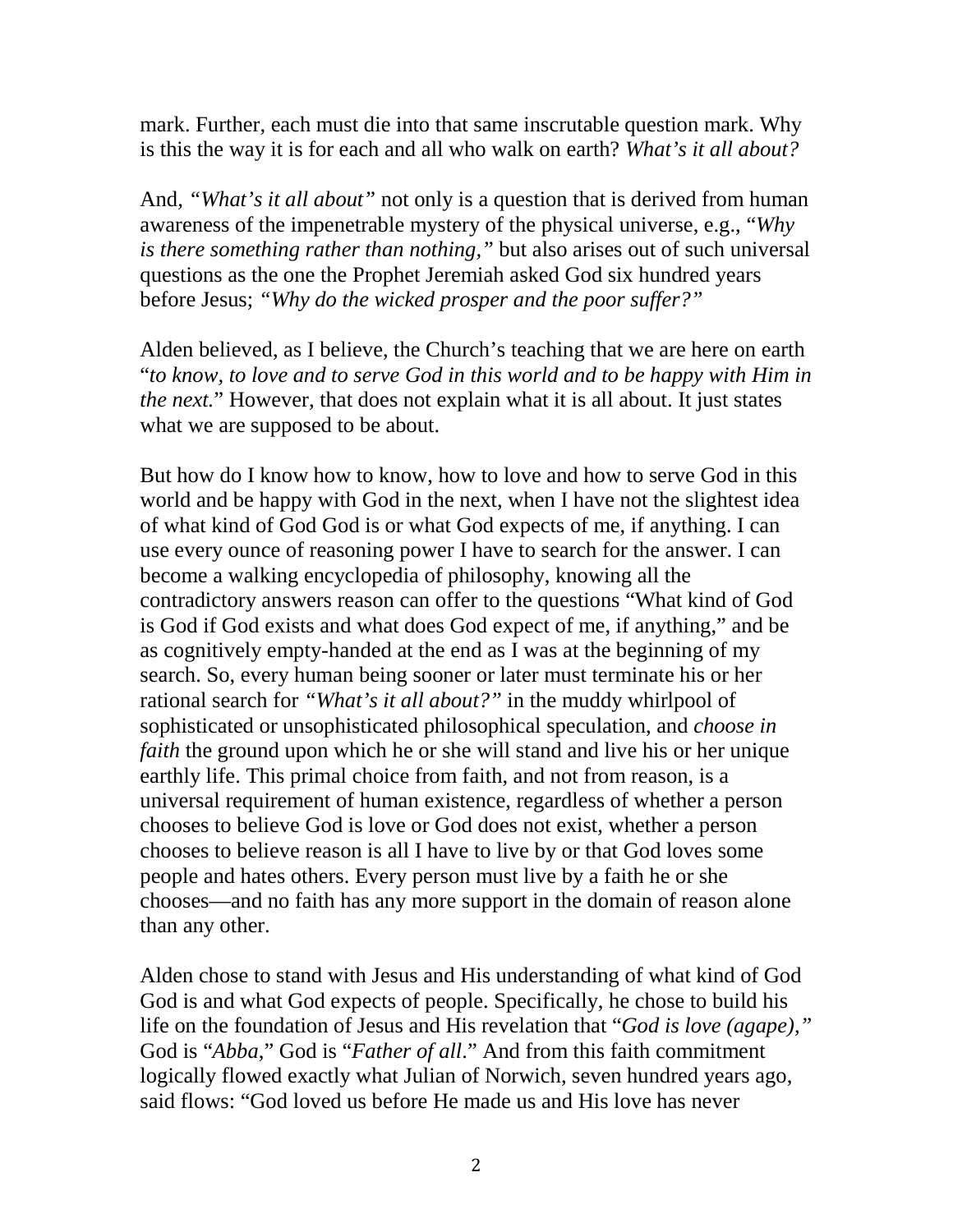diminished and never shall. In the end all will be well, all shall be well, all manner of things shall be well."

But choosing to ground one's life in the faith that "God is love" does not mean one does not have to live his or her life like every other human being in this "vale of tears," this cauldron of troubles and sorrows, that is the human situation. I think it appropriate here to hear a bit about Alden's life as he wrote about it in 1995.

*"I had heard or read almost nothing about conscientious objection, pacifism, or the application of Christian principles to the issues of military service. I enlisted in the Army two weeks after high school graduation, chosen for an officer-training program, which promised to send me through an accelerated college program, give me a degree and a second lieutenant's commission, and then send me to war. The promise was promptly broken after one semester at Norwich University, when we were all dumped into the infantry as buck privates and sent to France in the fall of 1944.*

*I went into combat on my 19th birthday, and soon after, I went up to my first dead German soldier. There was an ugly dark hole in his forehead. On his belt buckle was engraved-as with all Wehrmacht soldiers-the words Got Mit Uns, "God With Us." It was a shock to learn that German soldiers were Christian believers. In his pockets were a Rosary, a Catholic pocket missal and pictures of his wife and children. The realization swept over me, as it must have with soldiers throughout history, that war was insane. That I had nothing against this man, and he, nothing against me. That we were pawns in a game not of our making, a game played by statesmen. The seeds of a later rejection of war and violence were planted that day.*

*As the days and weeks went by, my revulsion and yes, terror, grew within. Preparing myself emotionally and spiritually, over and over again, to die, to be maimed, or blown to bits, while trying to carry on my duties as a soldier, was wearing me down. Finally, one day while we were under a heavy barrage of German 88's and mortars, I lost it, stood up yelling and screaming incoherently. My buddies somehow got me to the aid station. The medics injected me with morphine, and shipped me to a field hospital. I was filled with guilt and shame for having cracked up in battle, for having let my buddies down by not finishing the war with them.*

*I would later learn from Historian Michael Adams' book, The Best War*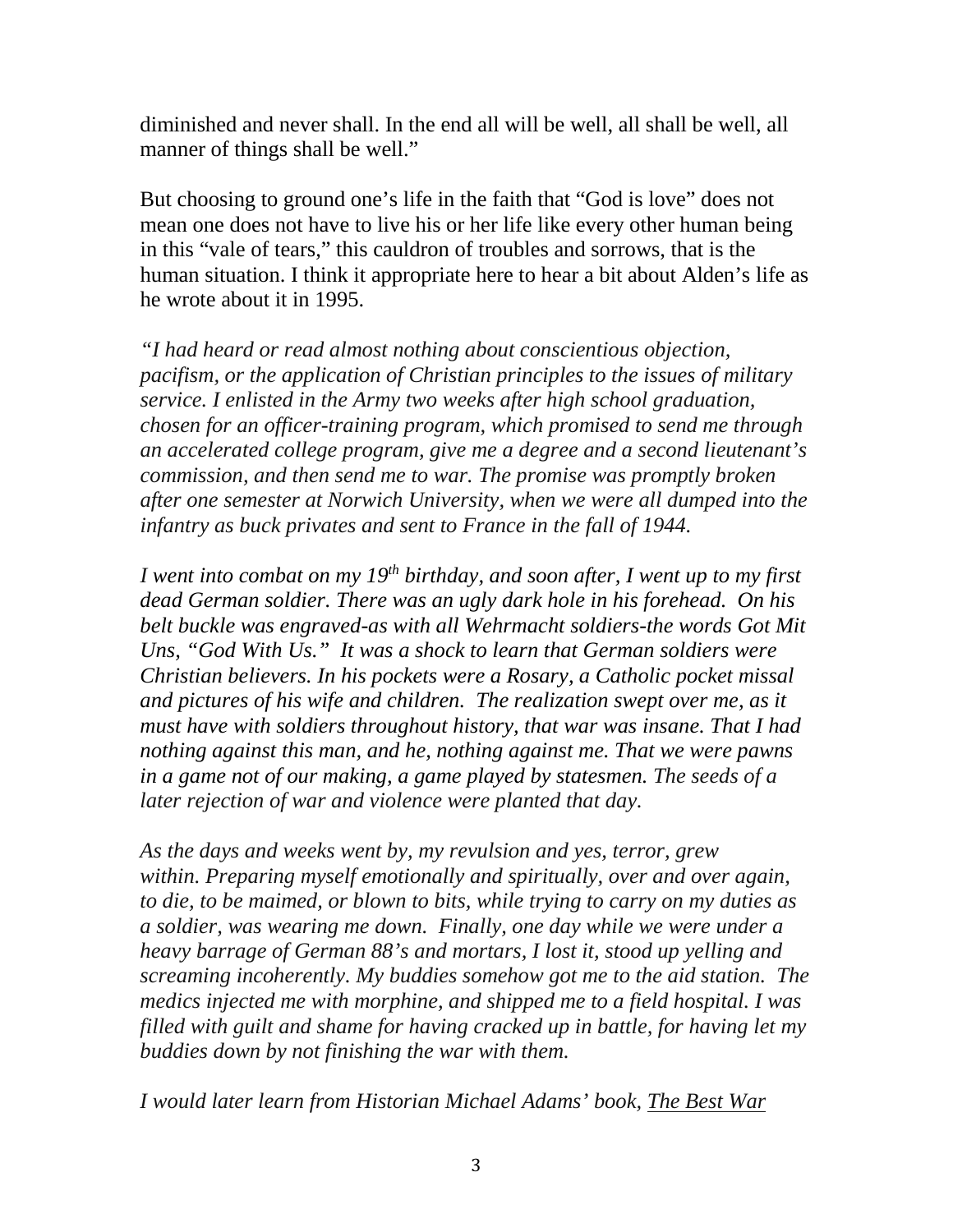*Ever, that for men exposed to combat continuously for 28 days the mental breakdown rate was 80%. I learned in the Okinawa 26, 211 US soldiers were mental casualties. But, I came out of the war with my combat infantry badge and six decorations, including the Bronze Star, and a belief that while war was hell, it is usually justified when Uncle Sam is fighting it.*

*The years right after the war were difficult for me. I was outraged that US civilians were so ignorant of war's reality, so brainwashed by media and movie glorification and mythmaking. I tried college but couldn't hack it, was in therapy with the Veterans Administration that got nowhere with the combat-related trauma that was crippling me. I had lost God somewhere along the way. And then, broke, discouraged and unemployed in a Florida garage pad with a drinking buddy, I received a package in the mail from a waitress I had met while bartending on Cape Cod the previous summer. It was Thomas Merton's best-seller, The Seven Story Mountain, and it electrified me. God was real. A miracle of faith had happened inside me, authentic and profound. I joyfully took instructions and was received into the Catholic faith.*

*I married the waitress who sent me the book. Janet and I have nine children and fifteen grandchildren.*

*My conversion brought healing and career success as a news executive on the old Boston Herald and later as communications professor at Simmons College. But I was still trapped in the mainstream mindset about war and nonviolence. It wasn't until years later, years of reading Dorothy Day, Thomas Merton, Dan Berrigan, Tolstoy, Gandhi, Martin Luther King Jr. and other advocates of nonviolence, that my perspective really changed. Two events of the early Eighties changed my life, and that of my wife, Janet. One was learning through the death of a heroic young pacifist, John Leary, that a house modeled on the Catholic Worker existed in Boston. The other was meeting the founders of the Agape ministry, Suzanne Belote and Brayton Shanley. I immediately arranged for an early retirement from the college where I was teaching and have been involved with both Haley House Catholic Worker in Boston and the Agape ministry ever since."*

"The day a person sees a truth is the day that God wants him or her to begin to live it," writes Saint Edith Stein. This Alden courageously did with grace across the decades of his life. Thanks be to God.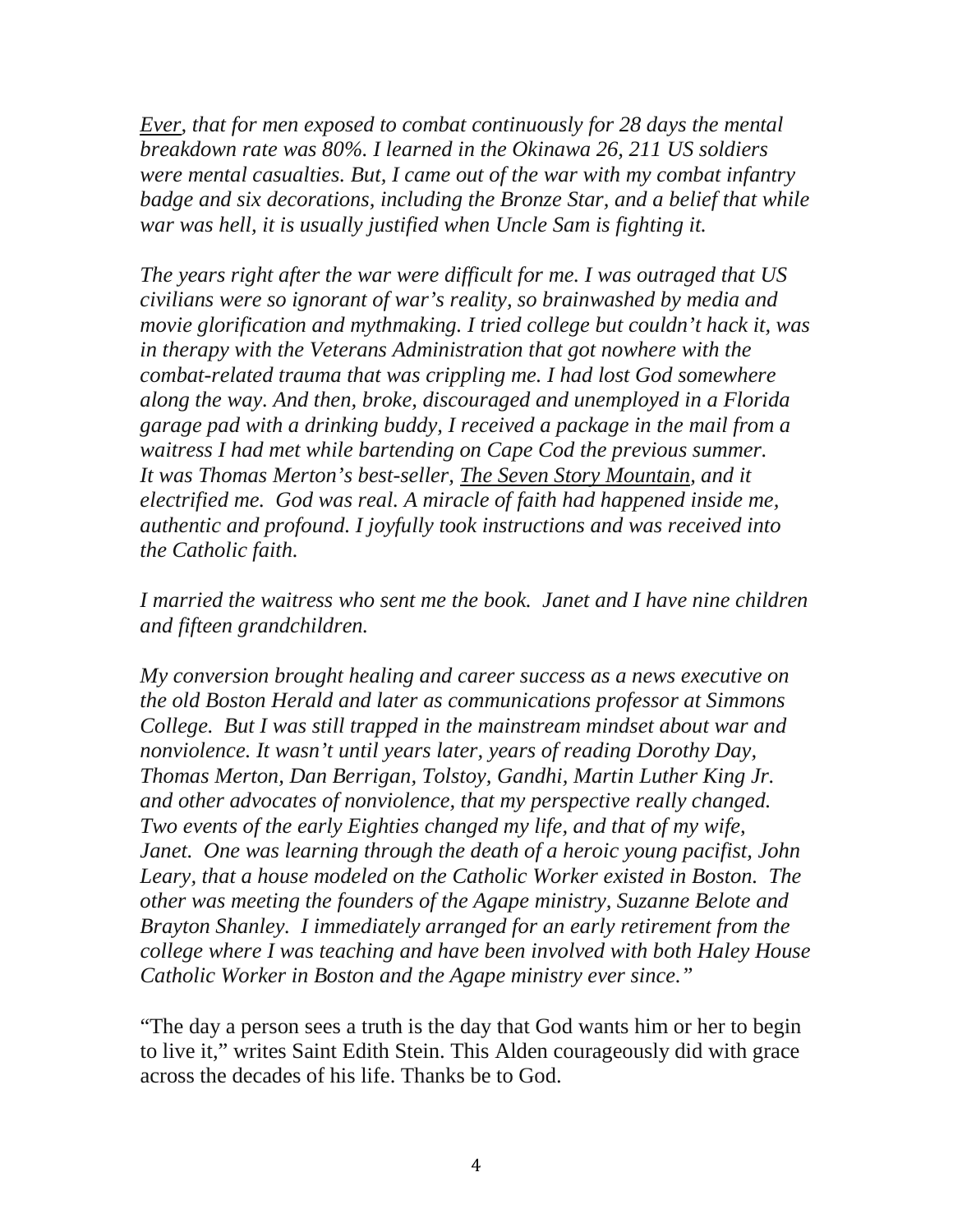But what about that dead enemy soldier from seventy years ago, with the *ugly dark hole in his forehead and in his pocket a Rosary, a Catholic pocket missal and pictures of his wife and children,* who was killed in the process of trying to kill others. Where is he now? He is with Alden, and they are reconciled and at peace with each other through the knowledge and the love of the One into whom they were both Baptized for all time and eternity. That soldier was essentially not a German any more than Alden was essentially an American. Essentially, they are both eternal members of the Body of Christ into which they were Baptized and nothing, *"neither death nor life, nor angels nor principalities, nor present things nor future things, nor powers, nor heights, nor depths, nor any other creature can separated us [them] from the love of God made visible in Christ Jesus our Lord"* (Rm 8:38-39). They and all human beings belong to God, who is love, now and always and forever. And, in the climactic great deed of Divine love for human beings God, who is love, became human in Jesus of Nazareth *"not to condemn but to seek and to save what was lost"* (Lk 19:10; Mt 18:11-14; Jn 3:17).

"We set our hope on the living God who is the Savior of all" (1Tm 4:10). "God our Savior wills everyone to be saved" (1Tm 2:4) and "gave His life as a ransom for all" (1Tm 2:6).

Does this mean that human beings can throw the truth of God's will to the wind and be a libertine, a killer, a hater, an oppressor etc. because God's love for us will save us and therefore we need not worry any longer about doing evil? Of course not! Evil brings suffering and misery down on both its perpetrator and its recipient. God made flesh in Jesus is like us in all things but sin. When any human being, including God Incarnate, sees someone he or she loves suffer, he or she suffers. God Incarnate, who loves all infinitely, suffers when we make others, whom He loves, suffer by doing evil to them or when we, whom He loves, bring suffering down on ourselves by doing evil. A person can choose to be a libertine, a killer, a hater, an oppressor, etc. but that in no way diminishes God's love for him or her. God's love of each person is everlasting and unconditional. However, sin with the misery it throws down on others as well as self prolongs human suffering as well as the suffering of Jesus. Pascal, I believe, enunciated it this way: "Christ remains nailed to the cross until the last tear is wiped away." Or, perhaps better, the words of the Prophet Isaiah, "In all their afflictions He was afflicted" (Is 63:9). To do evil is to cause suffering to human beings, including Jesus, suffering that must be repaired. But it does not cause God to love a person less than infinitely and eternally.